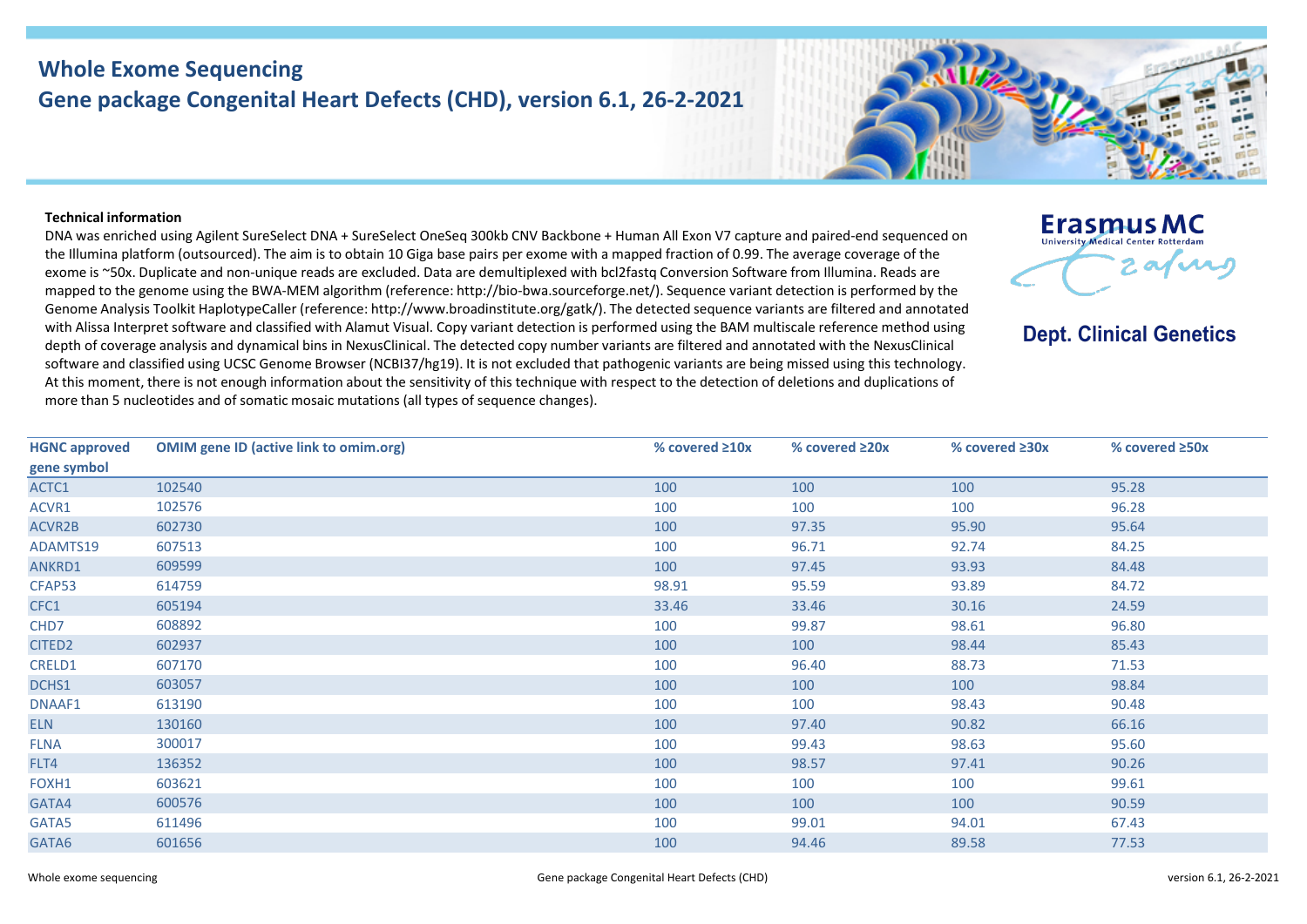| <b>HGNC approved</b> | <b>OMIM gene ID (active link to omim.org)</b> | % covered $\geq 10x$ | % covered ≥20x | % covered ≥30x | % covered ≥50x |
|----------------------|-----------------------------------------------|----------------------|----------------|----------------|----------------|
| gene symbol          |                                               |                      |                |                |                |
| GDF1                 | 602880                                        | 100                  | 84.78          | 73.92          | 57.87          |
| GJA1                 | 121014                                        | 100                  | 100            | 100            | 100            |
| HAND1                | 602406                                        | 100                  | 98.32          | 85.26          | 73.07          |
| HAND <sub>2</sub>    | 602407                                        | 100                  | 100            | 98.77          | 70.19          |
| HEY2                 | 604674                                        | 100                  | 100            | 99.86          | 97.66          |
| IRX4                 | 606199                                        | 100                  | 100            | 96.30          | 84.99          |
| JAG1                 | 601920                                        | 100                  | 98.20          | 97.58          | 96.60          |
| LEFTY2               | 601877                                        | 100                  | 100            | 99.53          | 96.86          |
| MATR3                | 164015                                        | 100                  | 100            | 99.50          | 94.28          |
| MED13L               | 608771                                        | 100                  | 99.87          | 98.57          | 94.09          |
| MMP21                | 608416                                        | 100                  | 97.08          | 92.61          | 82.27          |
| <b>MYH11</b>         | 160745                                        | 100                  | 99.60          | 98.37          | 92.07          |
| MYH <sub>6</sub>     | 160710                                        | 100                  | 99.80          | 98.65          | 93.05          |
| MYH7                 | 160760                                        | 100                  | 100            | 99.37          | 93.53          |
| <b>MYOCD</b>         | 606127                                        | 100                  | 100            | 99.72          | 96.57          |
| NFATC1               | 600489                                        | 100                  | 99.92          | 99.01          | 95.08          |
| <b>NKX2-5</b>        | 600584                                        | 100                  | 97.26          | 86.00          | 31.85          |
| <b>NKX2-6</b>        | 611770                                        | 100                  | 100            | 100            | 100            |
| <b>NODAL</b>         | 601265                                        | 100                  | 100            | 100            | 100            |
| NOTCH1               | 190198                                        | 99.03                | 98.04          | 96.96          | 89.26          |
| NOTCH <sub>2</sub>   | 600275                                        | 99.78                | 98.49          | 97.37          | 93.59          |
| NR2F2                | 107773                                        | 100                  | 100            | 100            | 97.12          |
| PKD1L1               | 609721                                        | 100                  | 99.43          | 97.87          | 90.64          |
| PRDM6                | 616982                                        | 100                  | 95.79          | 85.71          | 67.45          |
| PTPN11               | 176876                                        | 98.37                | 98.37          | 98.37          | 98.28          |
| ROBO1                | 602430                                        | 100                  | 100            | 99.69          | 97.20          |
| ROBO4                | 607528                                        | 100                  | 100            | 99.05          | 88.33          |
| SMAD <sub>2</sub>    | 601366                                        | 100                  | 100            | 100            | 96.91          |
| SMAD6                | 602931                                        | 99.23                | 78.32          | 62.37          | 47.07          |
| SMO                  | 601500                                        | 100                  | 96.46          | 94.16          | 85.62          |
| SOS1                 | 182530                                        | 100                  | 97.71          | 97.35          | 91.97          |
| TAB <sub>2</sub>     | 605101                                        | 100                  | 100            | 100            | 98.86          |
| TBX1                 | 602054                                        | 91.70                | 82.58          | 69.57          | 45.38          |
| <b>TBX20</b>         | 606061                                        | 100                  | 100            | 100            | 94.64          |
| TBX5                 | 601620                                        | 100                  | 100            | 99.24          | 92.94          |
| TDGF1                | 187395                                        | 100                  | 100            | 100            | 100            |
| TFAP2B               | 601601                                        | 100                  | 99.28          | 97.24          | 91.02          |
| TLL1                 | 606742                                        | 100                  | 100            | 99.38          | 92.96          |
| ZFPM2                | 603693                                        | 100                  | 100            | 98.33          | 91.93          |
| ZIC <sub>3</sub>     | 300265                                        | 100                  | 100            | 100            | 94.18          |